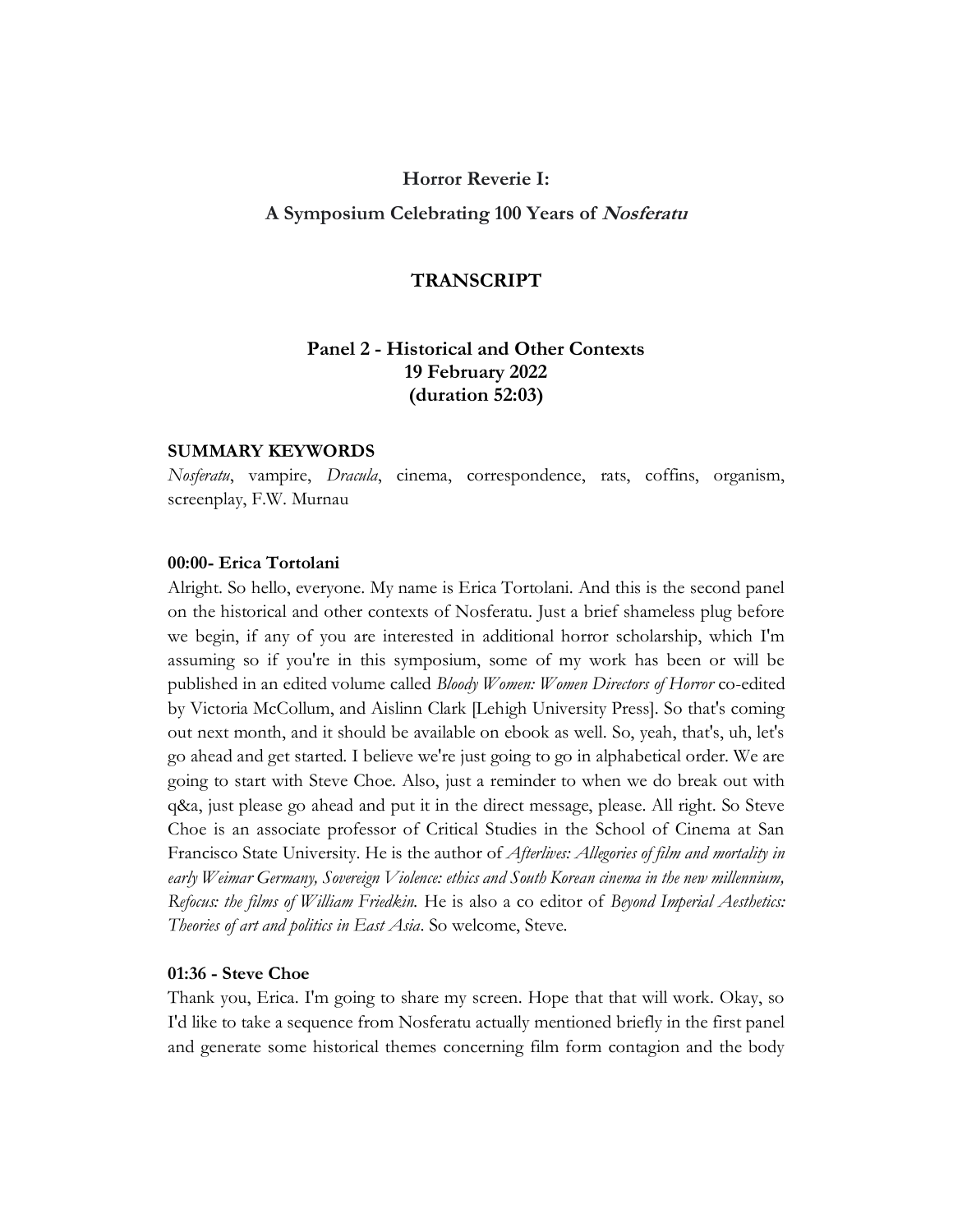politic. Let me begin with an inner title that quickly takes us into the significant sequence. Professor Bulwer is researching the mysterious secrets of nature with his students. He's shown in a seminar room in Wisborg surrounded by his students, he gestures for them to gather around directing their attention toward a small wooden box of soil sitting on his desk. Soil derived from Orlok's homeland. Nosferatu cuts to a close up of a fly crawling around a carnivorous plant. As a small insect lingers around its menacing leaves. The Fly suddenly triggers the small hairs on its lobes and snaps the trap shut, Murnau cuts to a close up of Bulwer's face and remarks with a sly look "Like a vampire, no?" The film then cuts to another location to an asylum where the vampire servant the real estate agent Knock is locked up. With this juxtaposition the film brings shots of disease infested coffins and Bulwer's botanical demonstration in correspondence with a shock of Knock's increasing agitation. The one is seemingly instigating the other. Sitting in a cell Knock laughs crazily and swats at the air for flies, nervously, putting them into his mouth, bizarrely becoming the venus flytrap of Bulwer's experiment. The film then cuts back to the classroom. Bulwer motions for his students to gather even closer while remarking "And this one here…" and gesturing toward an elongated polyp with tentacles. In extreme close up it is shown suspended in dark water as one might observe under a microscope illuminated such that its body is nearly transparent, almost ethereal, the organism almost takes the appearance of a letter on a page, a provocation, perhaps that the image itself be read as a living signifier. A more miniscule life form suddenly enters the frame and begins to flit around the polyp. After a few moments, the creature becomes entangled in the larger organism's tentacles, and as it struggles to break free, the slender finger-like members of the predator pull its prey towards its ostensible mouth. [*Sound cuts out*] … subdued by the psychiatric guard position behind him. The real estate agent looks up and points towards one of the corners of the room exclaiming "Spiders!" Murnau shows us a close up of the spider shot in the same manner as the polyp, phantom like against the dark background. It's in the process of spinning a net around the small fly, apparently the one that Knock had earlier sought. So on holy earth, spiders, vampires, carnivorous plants, a microscopic polyp, the real estate agent Knock, and spectral phantoms form a series of vampiric correspondences that Bulwer happened to be investigating. Correspondences = that are forged through cross cutting. Distances between here and there are overcome, borders are transgressed. Highlighted in the lives of the organisms here, depicted here, is their shared vampiric capacities made possible through their particular species specific morphology and their individual will toward life. Orlok's grasping fingers may be compared to the grasping tentacles of the tiny polyp. The poisonous bite of the Nosferatu is like the bite of the spider.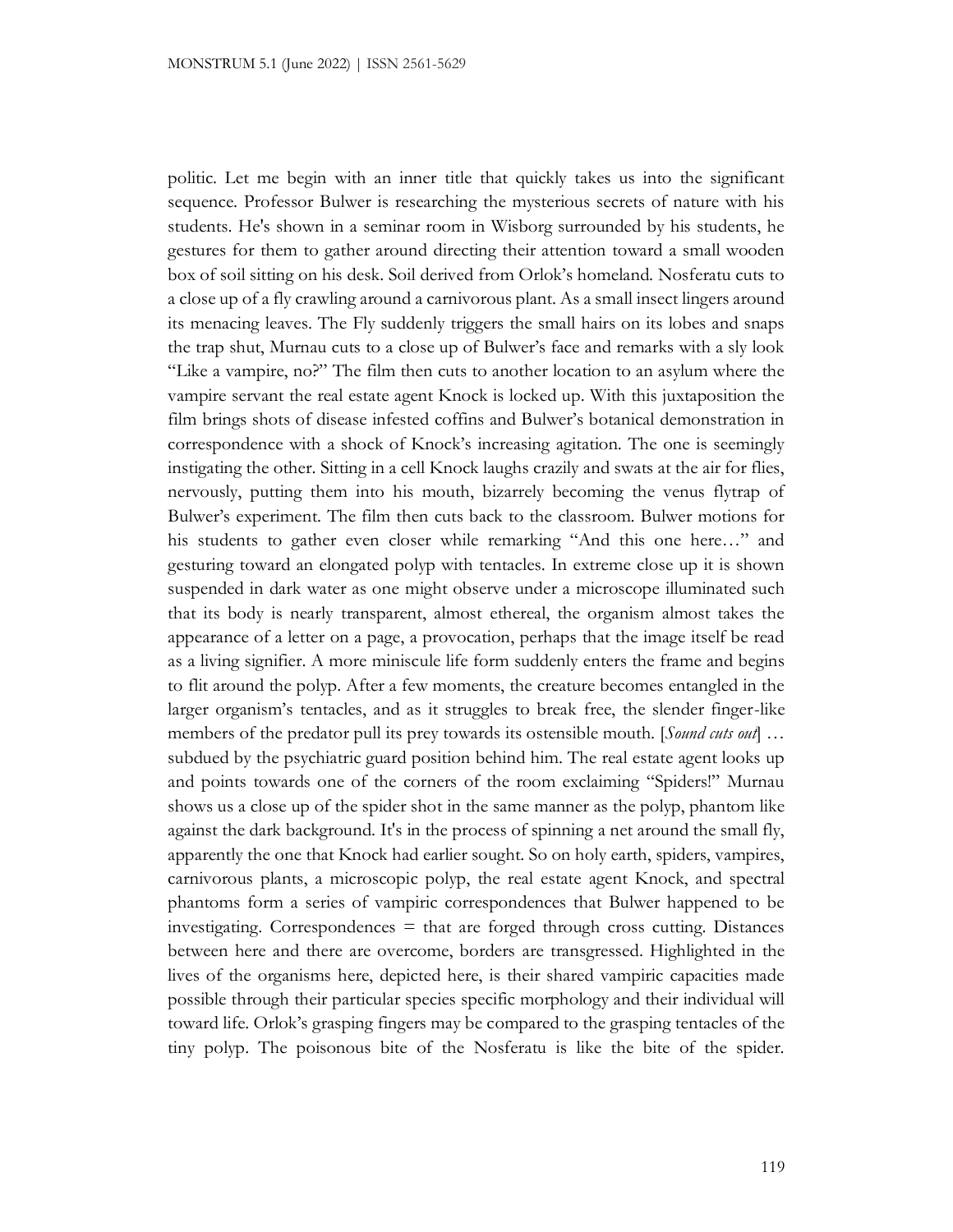Furthermore, the fang-like mouth of the horrifying flytrap is akin to the teeth of the spider, each constituting a specific mode of existence that render them Other to the human being. In this sense, these correspondences recall Jakob von Uexküll's theory of the organism, elaborated in a text published in 1920 called *Theorietical Biology and the phenomenon of congruence between the morphology of the organism and the* umvelt *that enables its life to flourish*. From these vampiric beings depicted in Nosferatu, we see that the fangs, tentacles, and mouths are designed to consume the life of the Other in order to continue living.

### **06:24**

The image of Orlok as a carrier of disease and a threat to the body politic of Wisborg persists throughout Nosferatu. Cultural studies approaches remind us of the representation of the vampire myth and Murnau's film, and its association with antisemitic stereotypes of the Eastern Jew, including notions of degeneracy and parasitism. As we know, the stigmatization of Jews intensified after the war in Germany, as their increasing integration into society seem to compel evermore integrate conspiratorial theories that distinguish ostensibly essential racial differences. The association between encroaching contagion and the vampire can also be contextualized, of course, with the pandemic, the so-called Spanish flu that spread across the globe between 1918 and 1919. As a consequence of new means of transporting people and commodities across borders, as well as the close quarters of trench warfare. This massive H1N1 pandemic killed tens of millions of people. A striking shot from *Nosferatu* shows a procession of pall-bearers, coffins on their shoulders, marching through Wisborg to the cemetery while the living remains quarantined in their homes. The notion of the contaminated body politic finds its historical correspondence with texts such as Karl Binding's *Zum Werden und Leben der Staaten* and Eberhard Dennert's *Der Staat als lebendiger Organismus*, both published in 1920. In this year Uexküll published his biology of the state, Anatomy physiology pathology of the state, where he applies his theories of the organism to the functioning of the whole nation. In it he describes a chain of individuals who collaborate their specific abilities in conjunction with their *umvelt* to produce bread. In this chart, for example, the farmer, miller and the baker function as individual organs, each carrying out their mutually exclusive roles to transform grain flour and yeast into nourishment for the inhabitants of the state. In doing so each realizes their possibility of being by harmonizing with each other and contributing their specific talents to the state's continued existence. Significantly, Uexküll refers once more to the cinematograph to illustrate the proper functioning of individual individual organs within the body of the state. And the following he compares the two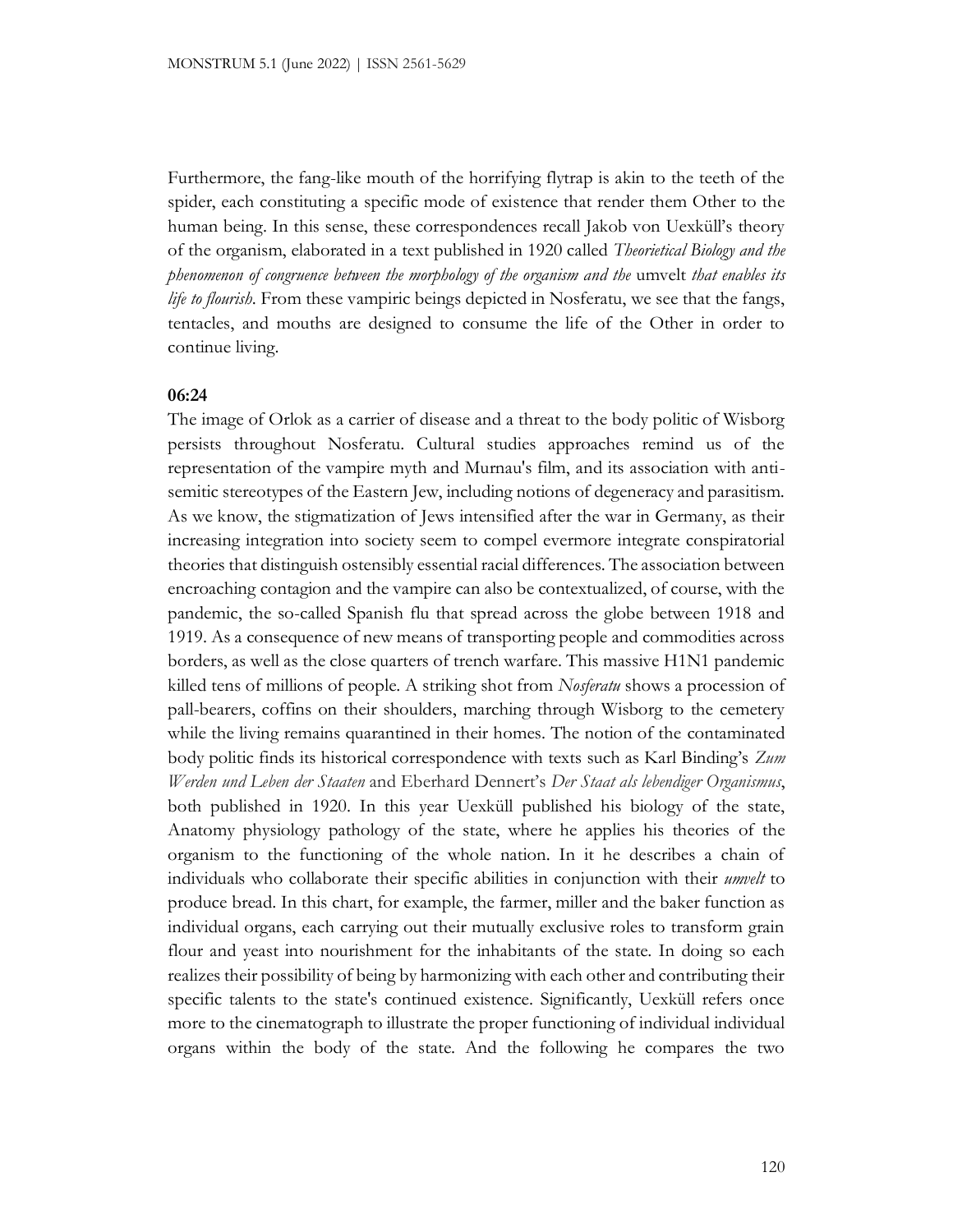dimensional space of representing the chain of individuals with that of the film screen. "If we draw our attention on a certain area of the diagram and pursue the lines of exchange among the different organs of the state, we may obtain a perspective like that provided by a cinematograph, which presents various durational images on the same surface. In the cinema image, figures emerge and pass by according to a determined law, on which the mechanics of the apparatus depends, and whose sprockets jerkily advance the film role, animating the still diagram. The cinema is particularly suited to representing biopolitical life in corresponding the unfolding of the moving image with the unfolding life of the state organism. Yet it is on this basis that Uexküll can identify the pathologies and parasites that invade the state, introducing more politically volatile correspondences to the allegorical vampire in Murnau' Nosferatu. In the latter sections of Biology of the state, the zoologist singles out enemies of the state such as the Free Press Americanismus, and the influx of foreign races, particularly those who originate from other nations and whose styles of being remain alien to Germany. "Genuine parasites that are dangerous to the state and are against its living participants may be called a foreign race. On the other hand, when they may be deemed useful to the state, one speaks not a parasitism, but of symbiosis." Moreover, just as it is innate to its species that spiders entrap and consume flies, which we saw in the montage sequence from Nosferatu, so it is concomitant with nature's plan that one nation, quote on quote, consume another.

## **11:02**

This was a postwar biopolitical situation that Uexküll wanted to explain in his text and which finds its resonance as a discursive potentiality and Nosferatu. Murnau's film reminds us of the speed by which questions of politics contaminate the discourse of life, and the crises that arise as borders are continuously transgressed in our modern age. So that's it. I'll just leave it here for now, for the sake of time, but I'm happy to address other things in the q&a. Thanks so much.

# **11:38 – Erica Tortolani**

Wonderful, thank you so much, Steve. All right. So our next speaker is Lokke Heiss. Lokke has a medical degree and an MFA in film studies from USC. While in film school, Dr. Heiss was asked by film historian David Shepherd to help restore Nosferatu and provide a commentary track for the film. As part of Heiss's research for this project. He traveled to Germany and Slovakia to find the original locations for the production, providing perhaps the first Nosferatour available for fans. Heiss has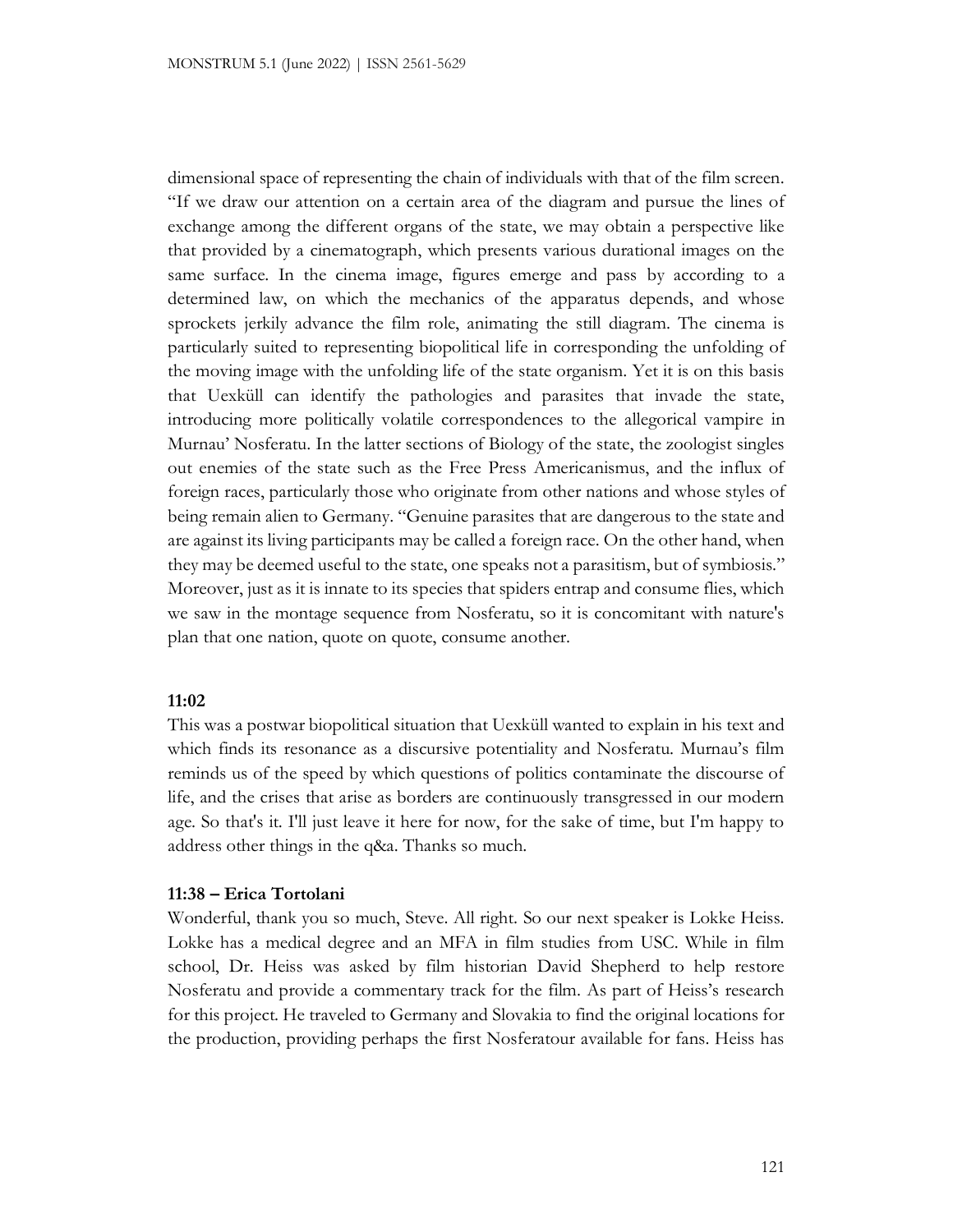contributed his research for the last 30 years, including two trips to Romania to find the origin of the word Nosferatu. Dr. Heiss writes about film on his website, Lokkeheiss.com, I can copy and paste the URL into the chat tool for anyone who's interested. So yeah, feel free to begin whenever you're ready Lokke.

### **12:37 – Lokke Heiss**

Thank you for that introduction. And I think I'll go right ahead and try to share my screen. And let's see if this works. Here we go and share. And did that work? Yeah, it did. Ok so Nosferatu, I'm going to talk about the name, the screenplay and the lost scenes. And I'll try and do that in less than 10 minutes. Obviously, I'll go quickly. What I'd really like to be doing today is to introduce these areas for the people watching or listening. So that they can go back on their own time and investigate. And that's if I can get that I'll be accomplished with my goal. So, the first part of this will be discuss the name Nosferatu itself. Where did it come from? And what is the most up to date discussion of this question? And for this, I have been researching this for decades. Last year, I was part of a congress that who was related to this, Dracula Congress, which had some Romanian, some Romanians in the Congress. And so we had a big get together, we went through a lot of different names. And what I'm going to talk about now is a result of that. So what most people are aware of, if they're probably attending this is that Murnau got the name Nosferatu from Bram Stoker's novel. And Bram Stoker got the name from Emily Gerard, who was born in Scotland, lived in Transylvania for two years, and wrote about it later. And we know that Stoker read Gerards work and he used a lot of what she wrote as a source for his book. So that's obviously where Galeen and Murnau got Nosferatu from. One thing people hear the name, and it's a very arresting name, so I think that a lot of people hear different words and they come along and they find one that that is interesting, and they can they remember it. But who came up with the word before Emily Gerard? And so my research has basically showed that

#### **14:55**

that she did not make…she had a bad rap for a long time. She misheard a word, she didn't have any background in folklore and did not speak Romanian. It turns out though that she did not mishear the word. She merely copied it down. The word was around in Romania in the 1800s. We have a couple different locations where it was found, for example, another person Heinrich von Wlislocki wrote about it, although he used Nosferat, not used the u, which in some ways, is a sign that the word was really there because he heard a version of it. But the person that was most important to this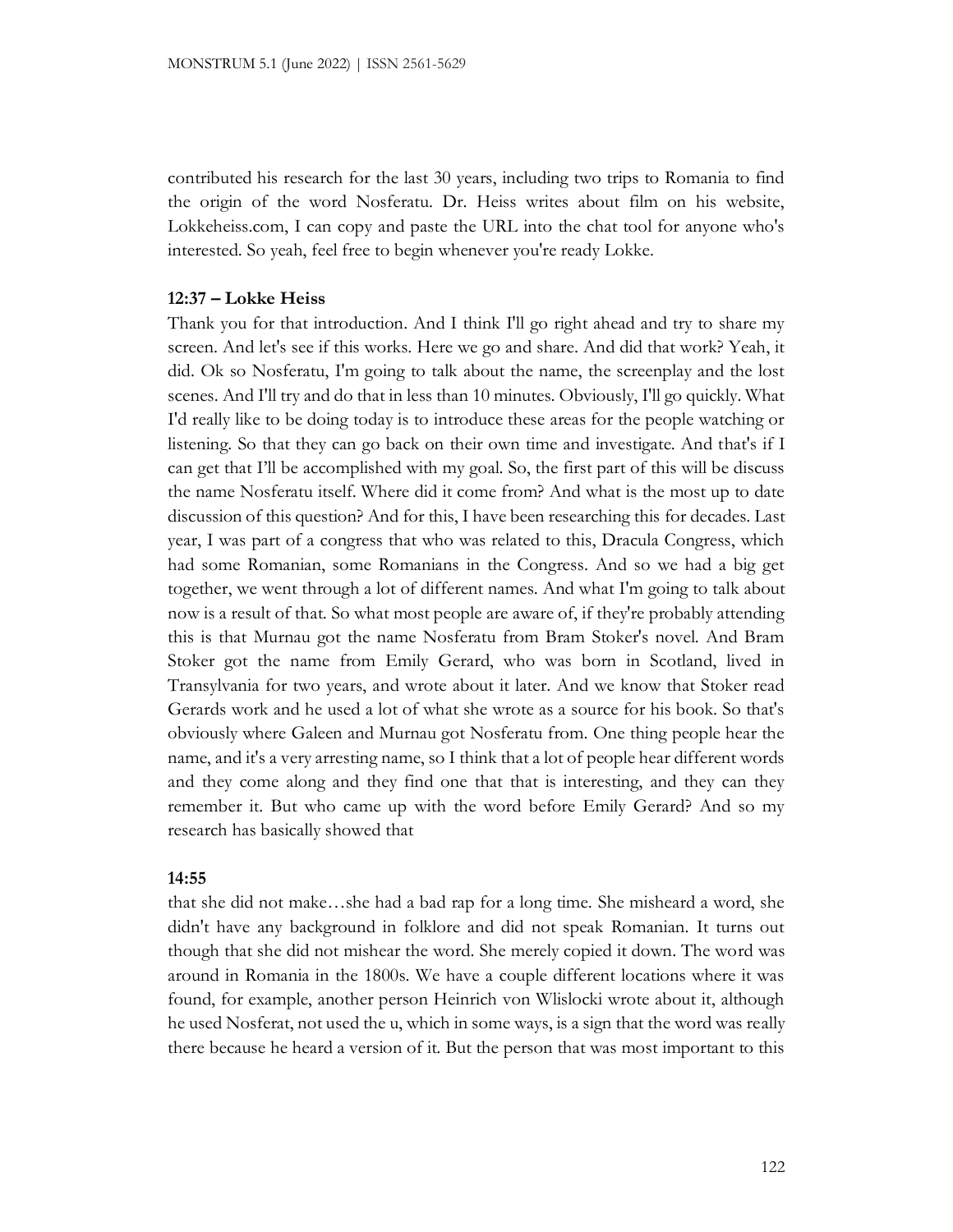was a man named Wilhelm Schmidt, a German school teacher at Hermannstadt, which later became Sibiu. And this is the town where Emily Gerard lived herself. And so all she had to do was to go down to the library and find the Austria Review magazine. She herself was doing research before her book. So ironically, she was doing what Bram Stoker would do later. And this is, the evidence for this is that the information in her book, the words and sentences match up very well to what Schmidt wrote about 20 years before she wrote her book. So William Schmidt was, was there first. And so then the question is, where did he for hear it from and the best guess we have here, and this is from the people who speak Romanian. And after going through all the options, they thought that the word was most likely from the word Nefârtatu and the issue is, is that the F sound probably got some slippage there, from the F to the s, which is a very common thing to happen in people who are who are vocal, spoken language, and not writing things down. So that language changes quickly. This was a local word. Nefârtatu is not a word that's common in Romania today. And that's why I had to be with some Romanian scholars who are familiar with this to really get the best guess. Fârtat is 'brother,' Nefârtat is 'not my brother'. In other words, it's a name for the devil. And so that all matches up. And so, you know, of course, nobody's knows for sure. But this is this was a consensus of about, oh, five or six different Romanian scholars who actually are familiar with the whole idea of Nosferatu. So that's what I'm going with now until someone can come up with better evidence and make sense to me. So I'm going to move right over to Nosferatu, the lost scenes. And this is an important slide really the most important I guess we can make this link more easily accessible, but it is the slide if you don't need this, you just Google Murnau Nosferatu screenplay and maybe Lottie Eisner, and it should get there the same place. I recommend anybody reading this, watching this to read the shooting script. It's from Lottie Eisner's book on Murnau. And in the back of the book, she had this shooting script given to her by Murnau's family, and she had it translated into English, or in this edition it was translated in English. And so this is a way of seeing close to what was intended. This of course, was not the original screenplay, but the shooting script. So you see a lot of additions that Murnau put in as he took…added or took away. But I'm going to show you what, course we don't have time to go over the whole script, but I'm just going to identify a couple scenes. For example, this is the original scene and "Fade in townscape, Wisma"r. This is you know that location shooting. "View over the roofs of a small old fashioned town built in the style of the 1840s." And we get right into the scene about Hutter and Ellen. And right away those of us familiar with the film, come up with this very odd scene where she gives him, he gives her flowers and she's not happy about it. It's the intertitle is strange, you know, "why did you kill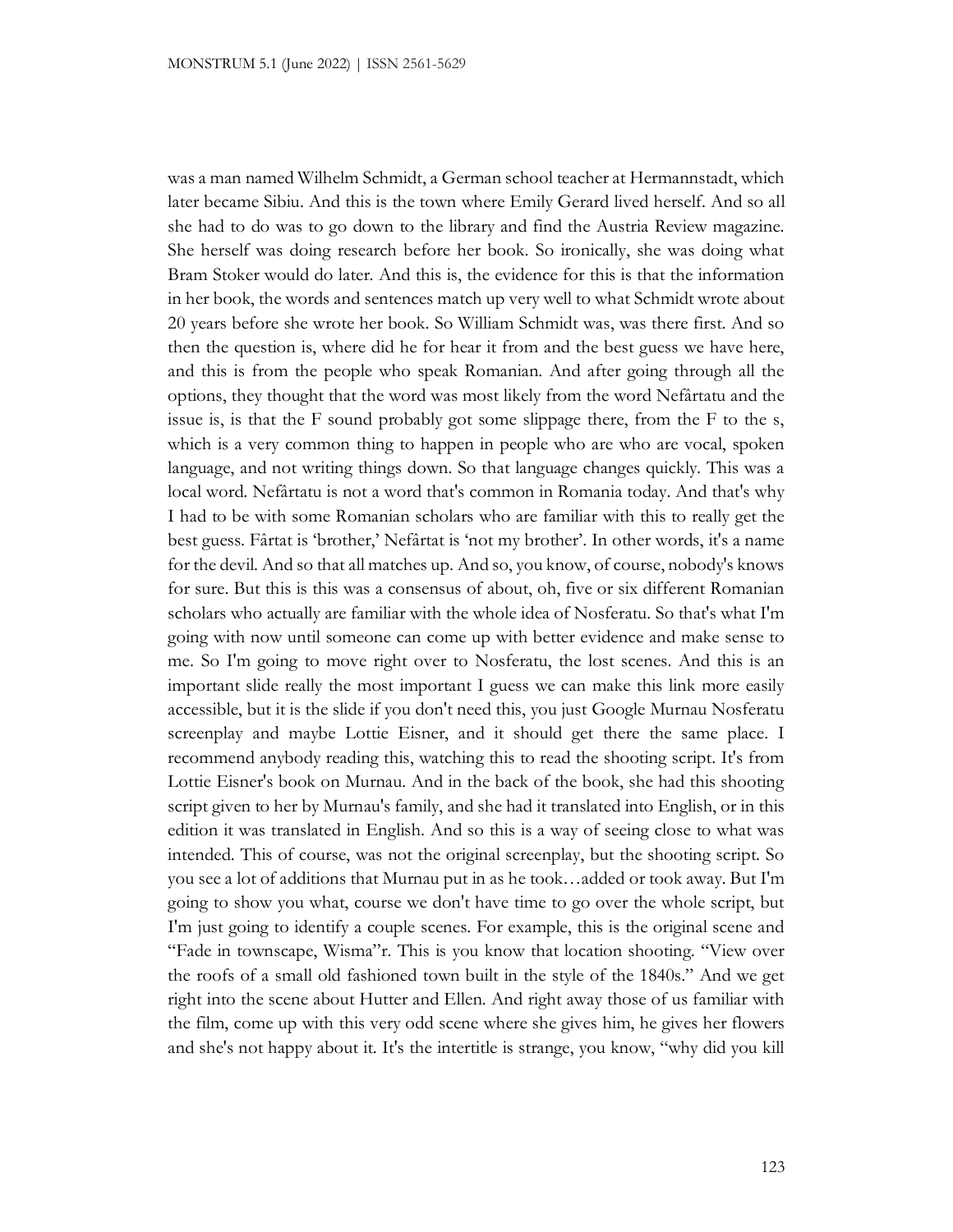them"? I saw one intertitle someone made the effort of saying Why did you destroy the flowers? So this is certainly an issue with of translation. Why did you cut the flowers maybe?

#### **19:40**

Another way of looking at this, I joke with people that because this is such a Freudian story. That one of the answers of this question could be she could look at what he did and ask her why did you castrate the flowers? Since that seems to be what's going to be happening with him over the next part of the film. Anyway, you can look at the screenplay and get a better sense of what's going on there. And you see that a lot of the discussion of what was going on is left. Murnau either did not shoot it or edited it out as a trim. But very important to the scene is that this couple is poor. She doesn't have the money to do any real, to do shopping the way she wants. And then in the next scene, he tries to give her money from a purse and there's nothing there. So you have this very obvious motivation for the for the next scene where he's going to decide to go to Transylvania. So we don't have really the, the financial aspect of it at this point, we just have the odd rather strangely sexual content of the flowers, and then we move on. So we have to infer about the poverty in the in the scene coming up. And, and so that it I think it has the advantage in some ways of collapsing or truncating the plot to more like a dreamscape where, you know, when we have a dream, we don't always have motivations that are clear either, so we have to infer. So sometimes less is more. I want to show a copy of what the shooting script actually looked like. And this is of course in German. And the notes you see on top of that are Murnau's personal scribbled notes on this. I know the x that goes, you know, from doing films myself, this is carried on even today, when you x out a scene after you've done it, it was funny for me to look at it and see that it was going on even back then. This is the pages is the scene from when in the castle where Hutter looks out the window and sees the coffins being lined up. And I'm guessing that what we see on top of the page is some representation of the coffins perhaps going into the cart. And then it says End of Act II at the bottom there. It would be also if you really wanted to do it right you would get the original German texts which I believe are available and then you would have the ability to see what even closer to what Murnau was looking at when he when he shot the film, including one other scene that was copied that is in the in the book by Lottie Eisner, because it's the famous stairway scene. And you see that how Murnau constructed the scene visually, he drew out the stairway and then below that you see the camera setups and, and how he wanted to position the, the walk up to the ladder and so I always am very intrigued by how people can translate, you know, directors,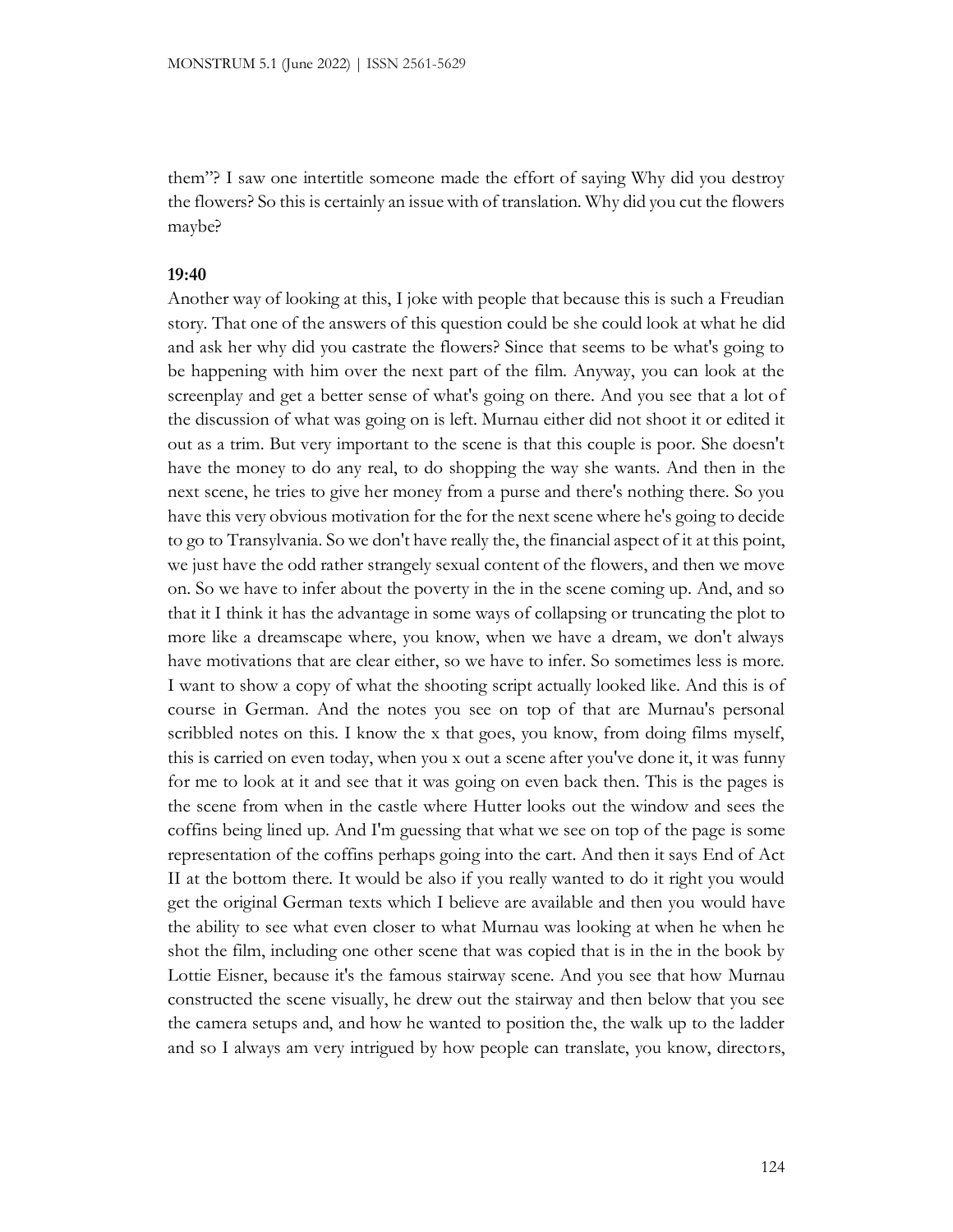filmmakers translate something from word to image. And you can see Murnau's intent in doing that by looking at this picture. And finally, there are lost scenes. So for example, in the original screenplay, Nosferatu takes longer to die. He actually has an extra scene, and I'll read to you. "The bed is bathed in sunlight. He looks about in amazement for a moment he stands legs apart, as if trying to regain his balance. He touches at his heart and falls on his knees, his face turned to the sun." So from after this shot, then you had a shot a reaction shot of Ellen, realizing that she was successful, and then we should we go back to the scene that we do know, which is when he sort of walks away from the bed and then disappears. That seems intact. But this scene was eliminated. And

### **24:15**

it's a very interesting comparison. Because when we look at any film made, let's say even in the 1960s with Hammer, there is no way you would not have the scene included in the film. If you think about the vampire's death. It's stretched out, you know, he has to have one reaction or two or three. And I think that that it shows you sort of different kind of styles of filmmaking. I think, though my own opinion is that some of this wasn't put in for more practical reasons and for aesthetic as this film was shot on a very little budget. And as someone who's tried to make films in film school, you get, you get the films you're trying to put it together in the workprint. And you realize it that you don't have the right coverage for what you want. And then you just lose scenes and I sense that that there was probably some of that going on here too, although for this particular shot who knows? Now you if you want to go on your own and read the screenplay, you'll see scenes like this throughout the film where you have more going on and then, what for me what's helpful for this is it gives you more of the motivation for the characters. You know, maybe you don't have to have them [*cuts* out] first time you see it because I think the first

#### **25:41**

[*cuts out*] fifth I think it's gonna be very interesting to see what happens when you when you read the film, and read the screenplay working print as you have the film in front of you in terms of your screen. And then you get to a part and you think, Oh, this this wasn't you know, this is extra. So these are sort of the lost scenes of Nosferatu at least as the as the concept was. I'm sure that in the original screenplay, there were far more scenes and as what happens almost always with these they get lost as the film gets tighter, but this was the very last thing to go in terms of scenes lost and you get motivations for Ellen and Hutter more, you have motivations for everything all the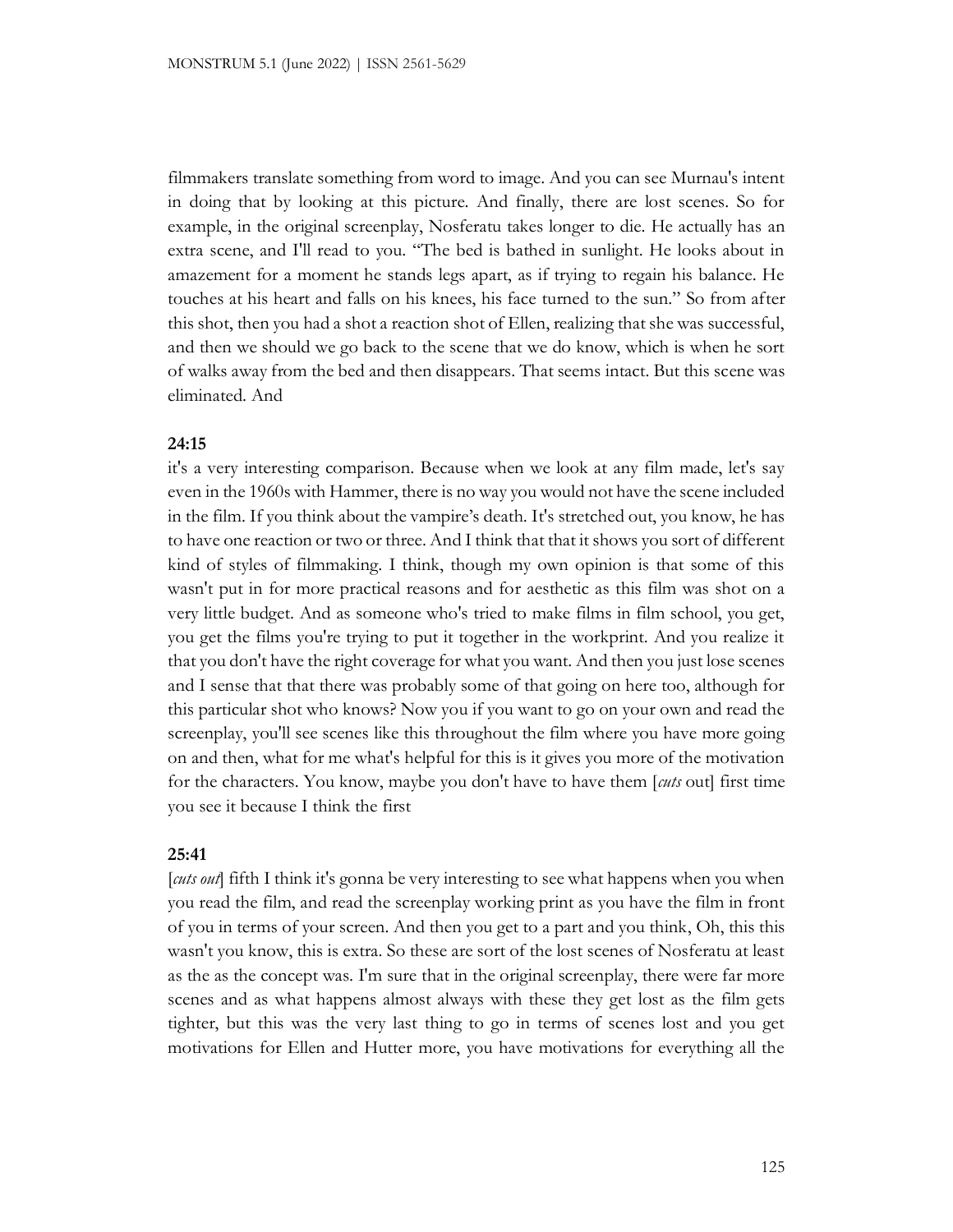other characters you see, you have more cross cutting that goes on in the scenes. This film is famous for a lot of cross cutting which is very ambitious for its for its time and there was even more cross cutting going on before, there was a scene in the Demeter where we actually see the ship and we have the rats going, you know, we have the coffins going back on the ship. So there's there's just like a whole another 10 or 20 minutes of the film that exist in our minds when we see the screenplay, but not in the actual film. So I think I've hit my 10 minutes and I'll be happy to. I'll be happy to get off- stop sharing the screen. And then I'll let I'll let someone else take over and…stop share. And thank you for that. And of course I'll be here for questions afterwards.

# **27:24 – Erica Tortolani**

Yes, thank you so much Lokke. Oh, right. Next up, we have Murray Leeder. Murray is an adjunct professor in the Department of English film theatre and Media at the University of Manitoba. He is the author of *Horror Film: A Critical Introduction, The modern supernatural and the beginnings of cinema and Halloween*. And he's also an editor of *Cinematic: ghost haunting and spectroscopy from silent cinema to the digital era*, and *Refocus: the films of William Castle*. So whenever you're ready, Murray, you can take over.

# **28:00-Murray Leeder**

Thank you very much, Erica. And I'll give my thanks for those who invited me here. It's been a great privilege, I'm just going to go ahead and share my screen now. Or share my PowerPoint here. I'm going to start by echoing some of what has been said already, in terms of like, first contact with Nosferatu always seemed so important. So for me, too, it came from books. I was a monster kid, you know, of the VHS era. And so my first contact definitely came from library books such as the Ian Thorne one that you see on the left here, from the one on the right, is from this book, actually, horror movies by Daniel Cohen, which was published sometime in the early 80s. And, and there are many others in which a set of stills you know, perhaps five or six tops would regularly be reprinted. And I'll draw your attention to the caption there, which alleges that it's claimed that Max Shreck was a pseudonym, that he was really Alford Able in disguise. Somebody should make a movie out of that. I don't know where that came from. And Nosferatu I recall a kind of moment in my childhood, maybe I was about 12. When I was thinking, you know, I could just get to go get a copy of this. So I found a VHS copy being sold at a video store. And I think that was the first VHS I ever bought with my own money. And again, I was probably 11 or 12 at that point. So I think that a lot of ways Nosferatu is responsible for, you know, my interest in film history, that it was a gateway drug so to speak. I don't want to use that term too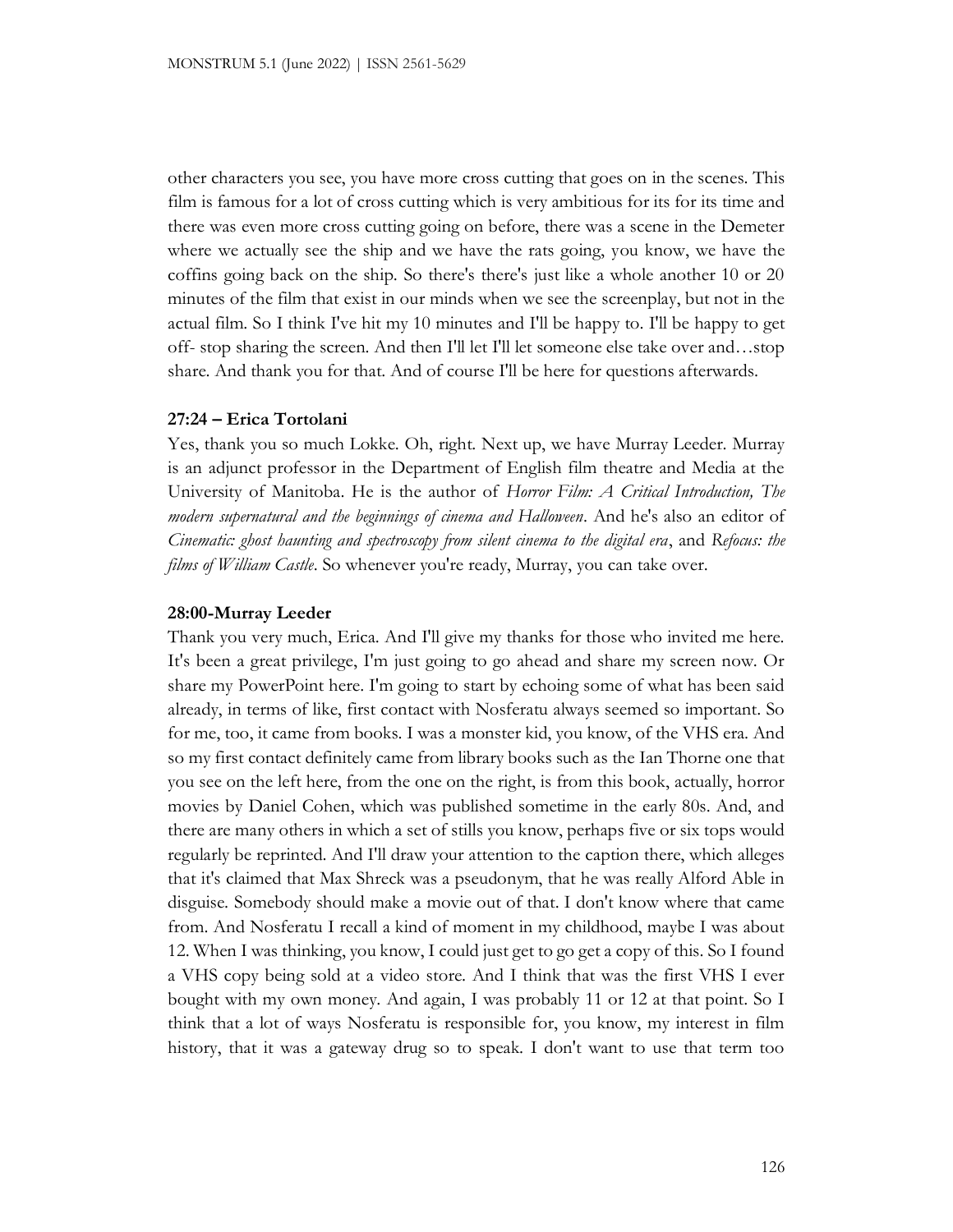flippantly but I think it applies here. That it opened up all these all these possibilities about horror about silent cinema and about cinema in general that once I'd sat down with Nosferatu and taken in all of its amazing images, I just wanted to see more and more what else was there in film history. So I think it's no exaggeration to say that Nosferatu sent me on a path that led, well here, I suppose to speaking to you as a, as a film scholar. And kind of, it's always been a film that I love so much that I find it hard to write about. I'm always more comfortable writing about films that I liked a lot, than films I outright love. So when asked to write about Nosferatu for a forthcoming piece, I ended up, for forthcoming collection, I ended up more talking about the repurposing of the images of Nosferatu in later cinema. So that's what I want to briefly talk about today. And there are many more examples than I will get to here. In fact, the Internet Movie Database lists 230 movies in which footage from Nosferatu is featured. It's not just-that's television, as well as movies, of course. But even that seems like perhaps a bit of an understatement. And I think the fact that Nosferatu always existed, not always, but for a long time existed in this kind of copyright limbo, where hypothetically it was under copyright, but nobody was enforcing that copyright for most of the 20th century, so the footage gets repurposed all over the place. Now two of the most important earlier examples are Boo in 1932, and The Vampire bio John Painlevé in 1945. And I sometimes when I teach Nosferatu I screen these side by side because they're very different in every respect other than that they both repurpose footage from Nosferatu. Boo is a is a comedy in which Universal is making fun of its own nascent horror franchise basically. And students are always interested in seeing it. It's a short that repurposes footage from Frankenstein, footage from Nosferatu and other films into this very silly kind of narrative. One of my students likened it to the honey badger video, where like the silly VoiceOver is making fun of all the images that we're seeing and so on. And people were surprised by how modern it is. Also that it makes contemporary jokes about the depression and about Congress and that sort of thing. Somehow the idea of political humor having existed in these other periods seems surprising.

### **32:43**

The vampire by Painlevé, of course is a different ball of wax. It's a science film ostensibly about the habits of the vampire bat, which is intercut with footage from Nosferatu but it also functions as an allegory for fascism. And famously, there's a bit in there where the, they've managed to photograph the vampire bat looking like it's giving a Heil Hitler salute with its with its wing. So those are the two important I think, early examples of the repurposing of Nosferatu exactly. Now, you see many examples,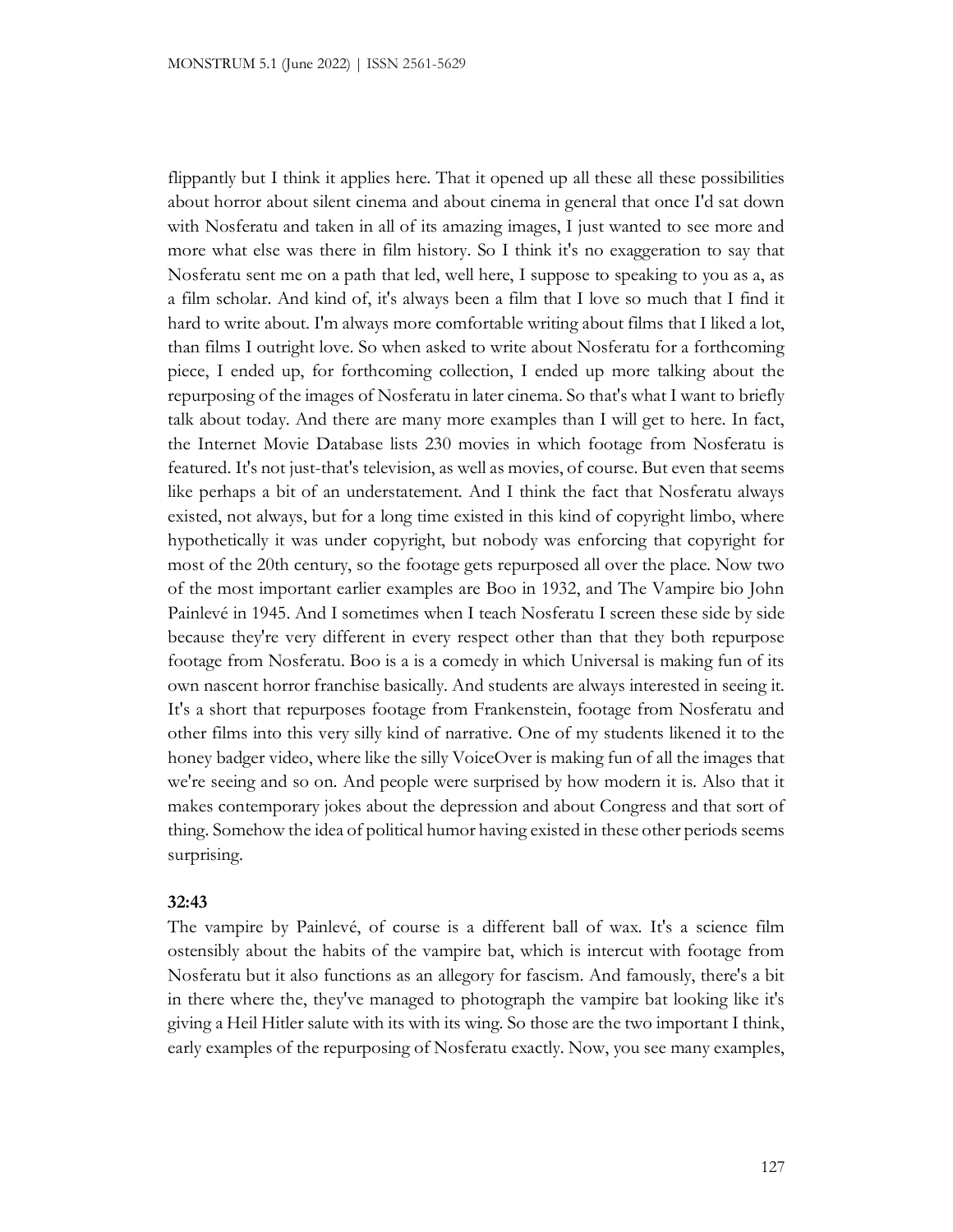and I won't linger on all of them, which are very different in character like in Roger Avery's film Killing Zoe. Footage from Nosferatu is a kind of film brat citation intercut with a sex scene to kind of tie together sex and, sex and death and of the kind of heritage of European art cinema. In Fahrenheit 911, the Roger Moore film, the presence of, of Romania in George W. Bush's Coalition of the Willing is represented by footage from Nosferatu. In vamps, which I always like to shine a spotlight on this film because I think it's-it's an interesting hidden gem. It uses a lot of, repurposes a lot of clips from films like Nosferatu and the Cabinet of Dr. Caligari and Metropolis as kind of ironic counterpoints on his own comic vampire narrative. And in particular, Count Orlok's mastery over rats is put into counterpoint with the two vampire characters played here by Alicia Silverstone and Krysten Ritter who work as exterminators that's like their day job or night job I suppose, technically, and who also feed off that feed off rats rather, including literally sticking straws into them to drink their blood. So there are many other examples in in horror films, Scream 2 for example, throws footage from Nosferatu onto a TV screen at one point during a tense sequence, this kind of fannish citation. Nosferatu, I think, boosted in visibility in the 90s quite considerably. And then you also have the repurposing of the aesthetic, particular the visual aesthetic of, of Orlok's makeup so that you get it in in Salem's Lot of course, in Herzog's literal remake, and to a lesser extent in its bizarre sequel Vampire in Venice or Nosferatu in Venice. Certain vampire films pick it up later on like subspecies, and it usually represents the more bestial aspects of a vampire. Like in subspecies, for example, there, there are two main vampires, a good one and a bad one, so to speak. And they are contrasted in terms of their visual design and reduce the bad vampire gets aspects of the Orlok makeup design. You also get it in Aliens, and this is the subject of the forthcoming essay that I referred to before. So in an episode called The Space Vampire in Buck Rogers in the 25th century, space vampire is clearly influenced by the by the Orlok design with the pointed ears, bald, prominent brow and prominent eyebrows and the and the fangs, somewhat modified, but you can see the influence for sure. Other aliens, Dark City of course, is another example where aspects of the Nosferatu look have been repurposed. In this case, not in terms of…not for actual vampires, just for characters that are coded as vampiric in some way or another. And there's the Pa'uans in Star Wars they appear …they appear briefly in in the return of the Sith I believe.

### **37:03**

And in *Star Trek Nemesis*, possibly the worst Star Trek film, certainly the one that killed the film franchise for a while, it's more bestial Romulan offshoot called the Remans is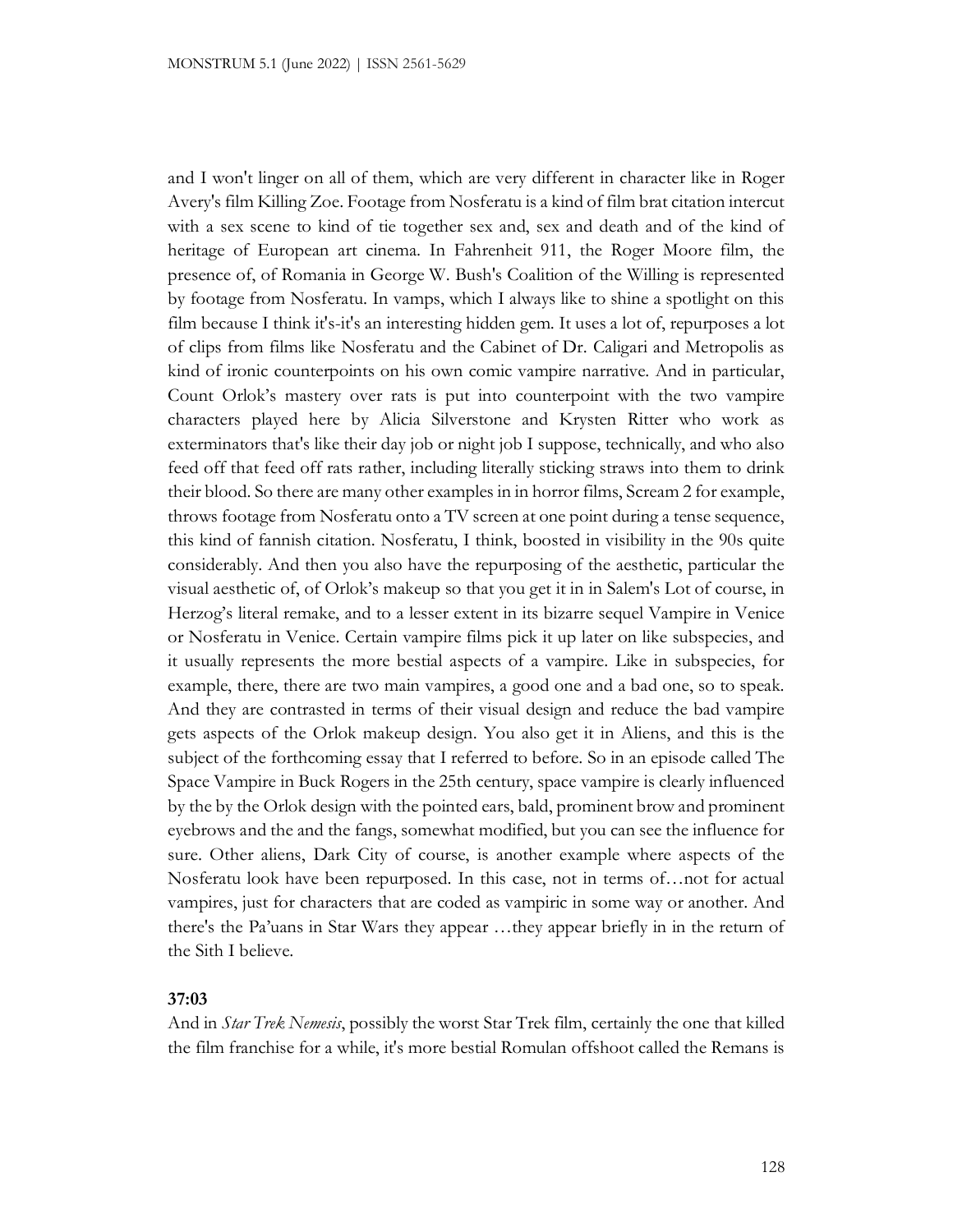clearly and unapologetically styled after the Orlok look. In fact, I have an excerpt here from the screenplay by John Logan in which Nosferatu is overtly cited. There's a very citational quality to that screenplay where Alien and other films are like overtly mentioned in the screenplay as a reference point. And it should be said that in most cases, these are fairly unsympathetic characters that when the Nosferatu look is repurposed, it's for vampires that we're supposed to mostly hate…to think of his bestial and clearly, you know, unequivocably evil. So that's basically what I want to talk about here. I've spent more time writing about Star Trek Nemesis than I ever thought that I would. But as somebody who, as a kid was obsessed with both vampires and Star Trek, it was a perfect post hoc merger of my, of my research interests. So I guess I'll leave it there. Thanks very much, everyone.

### **38:18- Erica Tortolani**

Wonderful, thanks so much, Murray. Okay, lastly, under certainly not leastly we have Milly Williamson. Millie Williamson is a senior lecturer of media communications and Cultural Studies at Goldsmiths University of London, and author of *The Lore of the vampire: gender fiction and fandom from Bram Stoker to Buffy.* So, whenever you're ready, Mellie you can take charge.

#### **38:45 - Milly Williamson**

Thank you, Erica. And thank you for inviting me to take part in this symposium. It's been really interesting. And just as an aside, before I start, I wanted to say to Lokke that I was discussing some of the ideas and what I'm going to present with my 20 year old daughter, who knows of Nosferatu from Spongebob, which I think somebody mentioned in the in the chat and asked me what you know, where does Nosferatu come from? And what does it mean, of course, I had to blag it because I had no idea. But now I can go back and be informed. So thank you very much.

#### **39:20**

Okay, so what I wanted to talk to you about today is I just really want to say a few words about women in relation to Nosferatu. And think about some of the gendered themes in the film. And I want to do that by way of comparison to those themes found in-in Dracula, the novel and and its adaptations. We know that Nosferatu was seen to be an adaptation of Dracula, close enough for content to infuriate Bram Stoker's widow, who sued for copyright infringement, yet different enough in its depiction of a vampire, not as a suave intellectual, but as utterly repellent, so that Florence Balcombe Stoker was seven years in litigation to try to wipe from the cinematic record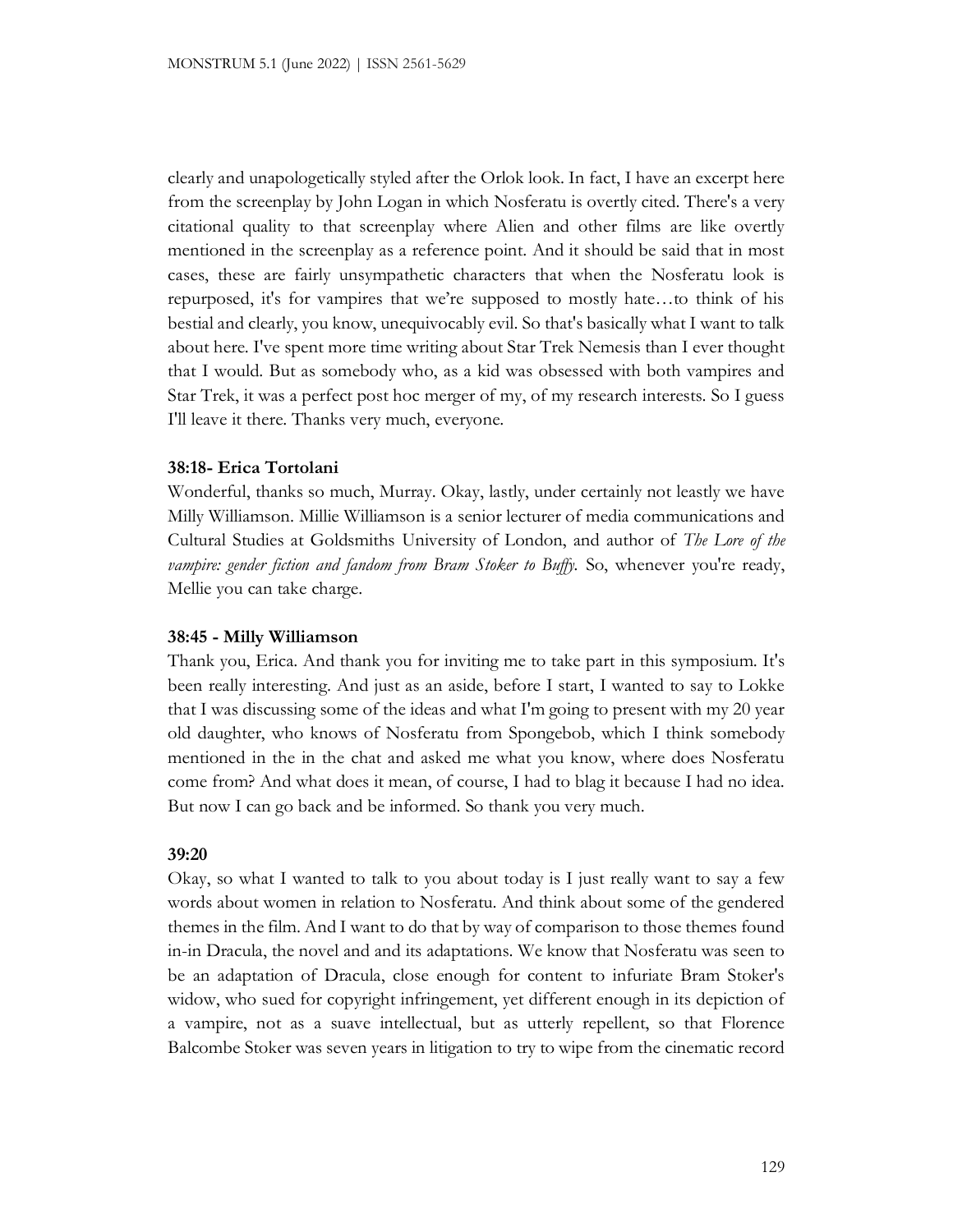any association of the film Nosferatu with the novel. I want to think about the gendered themes in the film, as I say by contrasting them to those more associated with Dracula, the seducer. And actually some of the themes are similar, although Murnau's film handles them quite differently. In both, women are symbolic of the threat the vampire represents. And as such, both roles draw on the symbolic power of the virtuous woman and the question of betrayal. But Count Orlok is not depicted as a seductive foreign invader. Actually, most of the film is about the vampire space being invaded by the Harker character we know was renamed Hutter. And the count is kind of palpable, is quiet at this intruder in his environment. Instead, we can think of Orlok representing, as Steve said in his book, plague and pestilence. And when he finally arrives in civilization, which is about two thirds of the way through the film, he's accompanied by a plague of rats, Orlok's appearnace and his association with plague and disease, led a number of commentators again, as Steve pointed out, to express unease at the way that the film parallels the widespread and growing anti-semitic tropes of the early 20th century. And of course, this view of the film seems to be given further weight by the fact, by the way that the vampire communicates-he uses a mysterious code that includes actually some Hebrew letters and the Star of David. And, of course, Nazi propaganda in Germany at the time, but also the Daily Mail in the UK, our lovely Daily Mail overtly likened Eastern European Jews to plagues of rats. The film may be drawing on this imagery. And of course, this might then shape our understanding of the threat that the vampire represents, and also this kind of symbolic significance of the woman as his victim. In the case of Dracula, this is a threat of invasion. And the fear it animates is tied to a Victorian version of woman as virtuous and pure and in need of protection, and thus the threat is gendered. It is figured as the threat of sexual desire being awakened in an honorable and/or Virgin femininity. Orlok's threat in contrast, is one of disease and contagion. In fact, in the domestic space, although of course, it is also about the body politic. But unlike Dracula, Orlok doesn't try to seduce Hutter's wife. And indeed, he seems utterly incapable of human discourse and interaction. Instead, he sneaks into a room and bites her. And this is exactly what he did, you know, that was the way he previously attacked Hunter in his castle. So it's interesting that in Dracula, it's the symbols of patriarchy, in the shape of the crew of light, who dispatch Dracula…that Jonathan beheads him while Quincy stabs him repeatedly. And the dispatch, therefore, is a very male affair with the woman as a symbol of the nation in need of protection. But Nosferatu seems to imply that plagues are made by men. The film was made again, as Steve pointed out, not long after the Spanish flu pandemic, itself a likely product of the wreckage wrought by the First World War. But in Nosferatu it is a woman, Hutter's wife Ellen, who dispatches the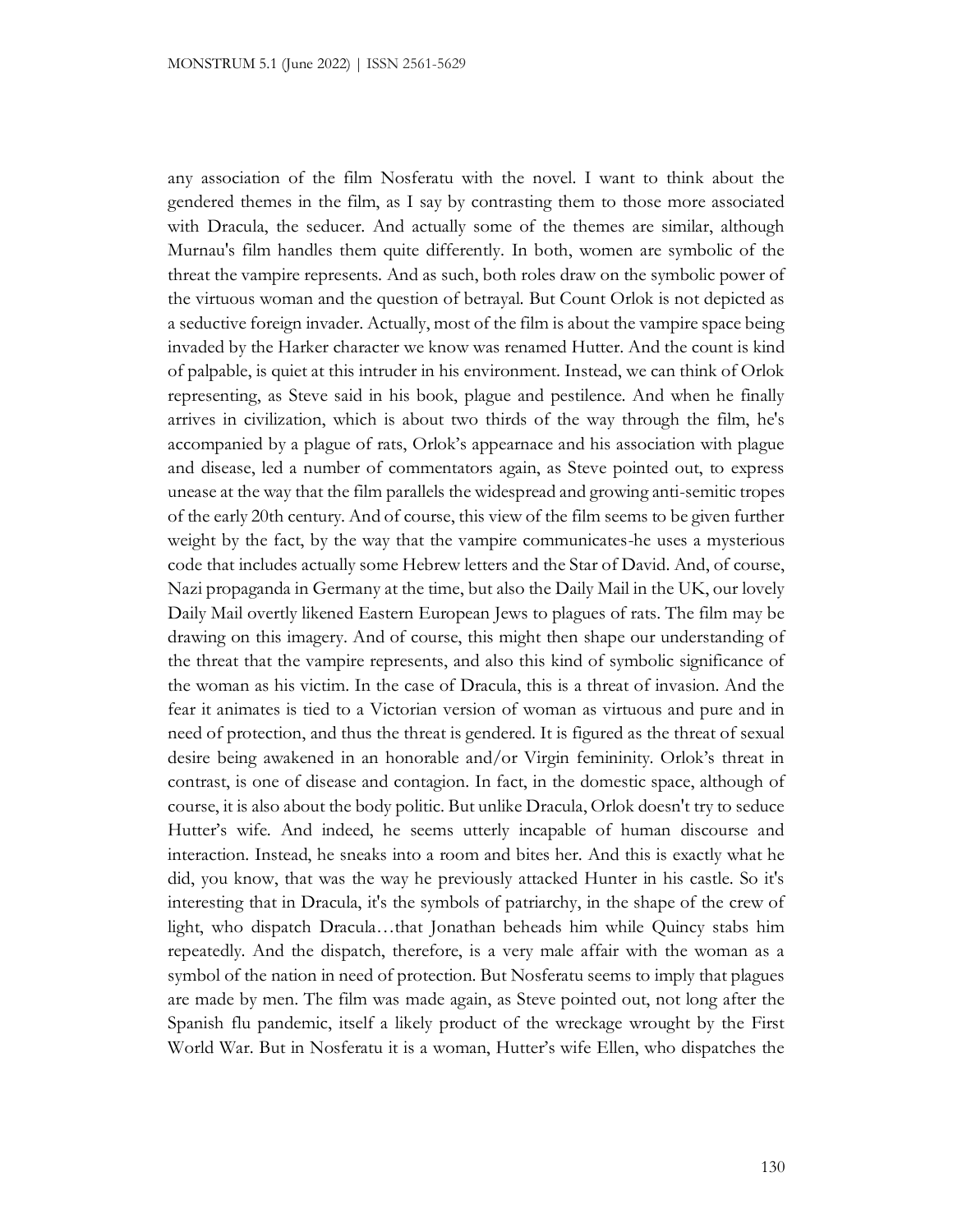threat of disease. And in this case, it's not the violence of weapons wielded by man, but the cleansing power of sunlight and the trickery of women. In the scene where Orlok dies he actually appears as if he's starving and is so distracted by feeding on Ellen's blood, that he doesn't realize the dawn has broken. And like other diseases he's killed by the light. Orlok is very much ensnared by Ellen who herself is a symbol of the realm of the domestic, but not in a placid or non-agentic way. And in fact, when we first see Ellen, when she first appears on screen, is holding her cat, and like the feline, she's a domestic hunter who catches the rat-like Vampire who's invaded her home and also actually her body. In Warner Herzog's 1979 remake of Nosferatu this introduces romantic themes found in contemporary Dracula adaptations- he's a much more vulnerable figure than those Draculas and he's also trapped and killed by a woman. This time though, she is depicted as the woman he loved. She picks him when he's feeding on her and this is in the '79 film hit and he pulls back kind of sated. She pulls him towards her again to feed more, which he takes as a sign of love returned. But actually, it's a con and a betrayal because she knows that the sun is breaking and its power will finish him off. So these women dispatch the threat represented by the power, power not afforded to women in the Dracula tale. Although the power is not unproblematic, though, but for in the original film, Ellen's agency is clearly located in the domestic sphere, and may also really be read through the film's anti semitic themes. In the later 1979 film, the female agency is situated in notions of feminine betrayal. But nonetheless, these are symbolic, you know, they are-the women of a symbolic center of the final action rather than the male characters. And of course, it's another woman Florence Balcombe Stoker who tries to kill Nosferatu off completely in cinematic culture, although she was far less successful than her cinematic distance.

# **46:00 – Erica Tortolani**

All right, thank you so much, Millie. Yes. Um, do we have time for questions? Gary? Do we have time for questions? We have time? Yeah, we have time for about five minutes of questions. Yeah, we're running quite a bit late. But okay. Yes, yes, whoever has questions, feel free to direct message me.

#### **46:27-Lokke Heiss**

While we're waiting for that, I've heard Thomas Elsaesser, who's a great film critic talks about Nosferatu, the visual image of him as the conjoined collection of paradoxical others. And I can't think of a better way to describe that situation, because he has the anti-semitic but he has also the aristocracy he's got whatever it is that other, it's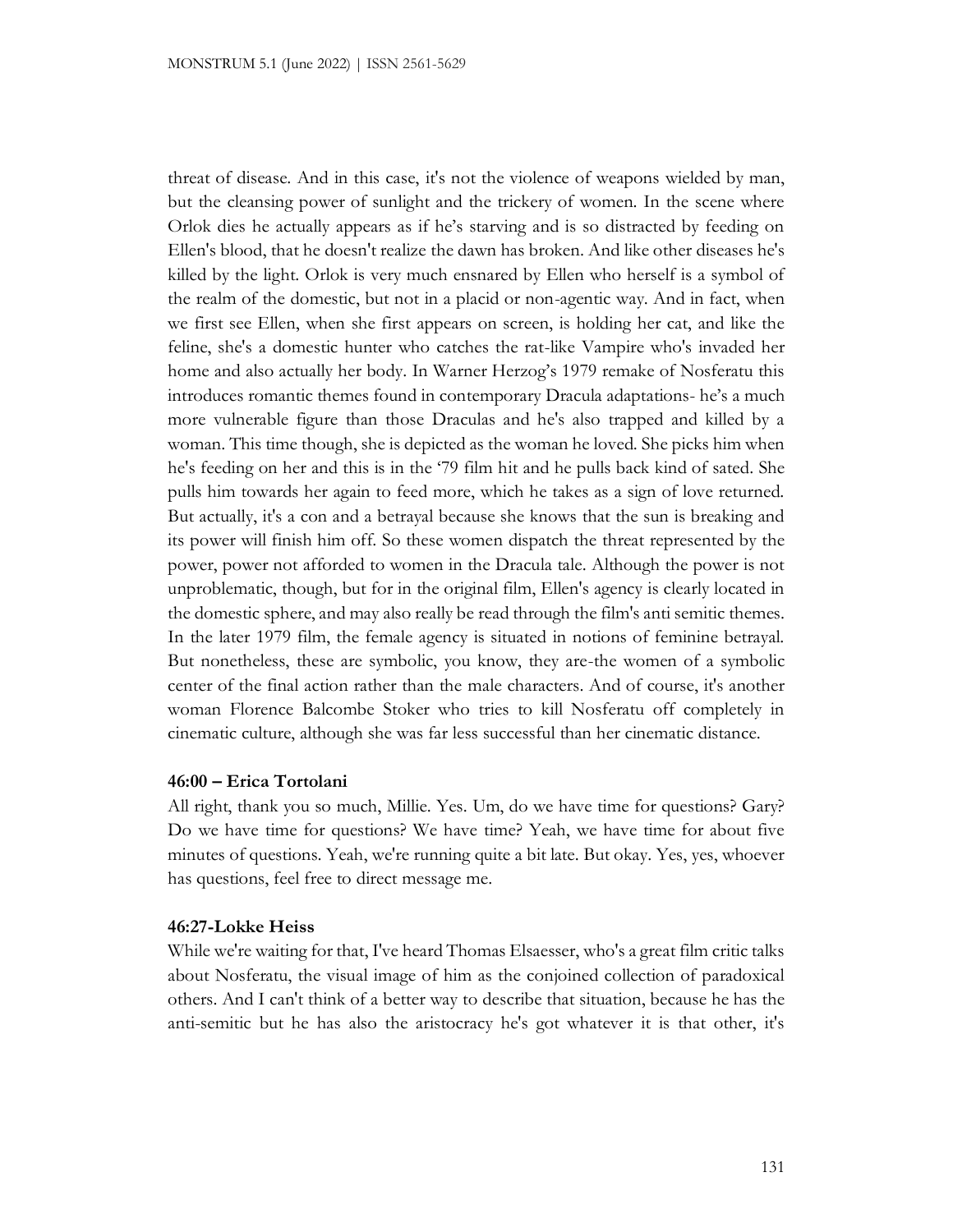somehow found in his being and at least in the image. So I like I like that a conjoined collection of paradoxical others. Not mine. I read it.

# **47:06-Erica Tortolani**

See, okay, this is a question from Penny Goodman for Murray, has the extensive use of quotations from Nosferatu in other films helped to create a reputation for it as the or Ur-horror film? So you are for them?

### **47:24-Murray Leeder**

Yes, I think the answer to that is definitely yes. And it routinely appears on lists of best horror films, it's probably the only film of the silent era that that routinely appears on such lists, in fact. But what I find especially interesting about Nosferatu is that its status is art cinema sort of clings to it, even though it's been very much claimed by popular culture. And I don't think I can quite articulate that dynamic entirely, you know, but I think that's very much the case that Nosferatu gets evoked as a kind of arty vampire film, much in contrast with the universal and hammer traditions, which have different resonances of different sorts, obviously. But so I think the the answer is definitely yes though. After all, many more people are aware of Nosferatu from citations of it, including SpongeBob, I'm told that are unlikely to ever see it at this point, you know, that it, it is sort of present in the ether. So I think I think that is an important thing to note that, you know, it's but it's public profile has been hugely reshaped by its extensive portability, for sure. Yeah.

#### **48:42-Erica Tortolani**

Thank you. We have a question from quick from Chris. For Milly. Is Nosferatu also a kind of weird love story between Ellen and Nosferatu?

#### **48:58-Milly Williamson**

I'm unmuted I think that those themes are brought out. And Am I unmuted? Yeah, I think those themes are brought out and more fully in the 1979 film. But I wonder if they really are they're in the original 1922 Nosferatu because of the kind of vigor that Count Orlok is and his kind of his incapability of kind of human connection. So yeah, I think probably not so much.

### **49:31-Erica Tortolani**

Yeah, thank you. We have I think this may be just the final question um for this panel. It's for everyone from Steven Bissette. So he says curious to me that only Nosferatu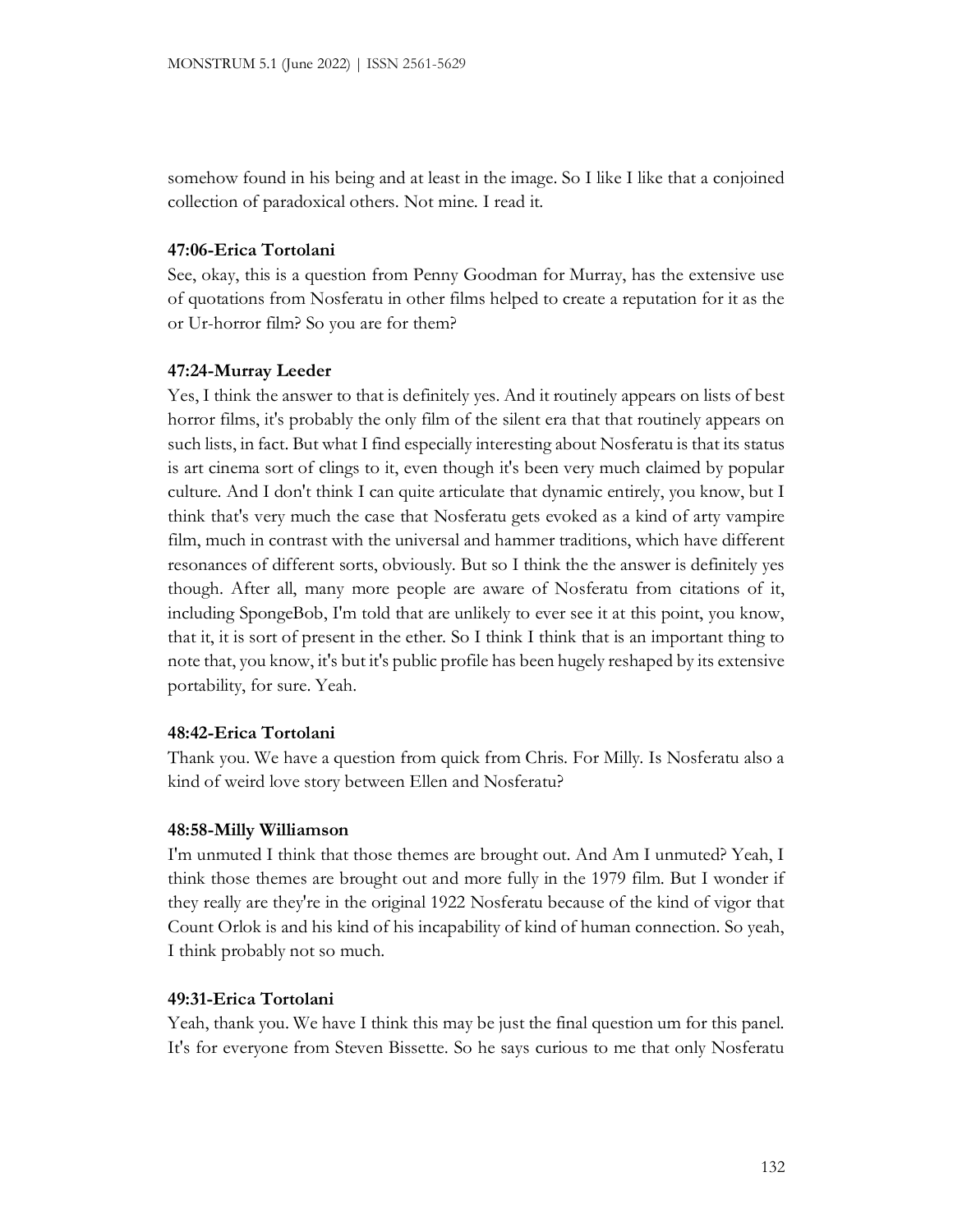links vampirism with rodents. It's not even stressed in the makeup designs of subsequent adoptions of Shreck makeup design for later screen characters. So I guess thoughts on that remark.

# **49:57-Lokke Heiss**

I mean, there's two obvious answers. As the past the plague rats from that, and then that puts him to the pandemic, you have all that connection. And then also, at that point the play was going big guns, which the play would have had a different take on this. And so I, I think, the play eventually it became the very seductive, handsome vampire. But at this point that wasn't codified any way. And I think he-he clearly wanted to connect this to contagion. And so you're going to make rats as part of that rather than canines, because canines have a sort of a little more, you know, we have canines, I mean, so we have a connection to that, it's more human, more human than, than a rat, a rodent, like face.

# **50:50-Steve Choe**

But I also add that there's another kind of anti semitic resonance here of rats being associated with cities and this sense in which cities are these un-hygienic places, you know, something like this, again, you know, the Elsaesser quote, I think is really helpful here and conglomerating all these, you know, images and xenophobic and otherwise.

# **51:19-Erica Tortolani**

Awesome. Well, I think yeah, I think will elicit a Milly-did you have something to say? Should we go to break? Kris or Gary, or should we wrap up the fantastic panel? Just might I add really, really interesting stuff. Yeah. So yeah. How do we want to approach this?

# **51:39-Kristopher Woofter**

Sure. Let's go. Let's have…let's give people a break. It's been a while and we're running quite a bit over time. Let's give until 3:40 return at 3:40 gives the people a chance to use the restroom and whatever else they have to do. And then we'll try to keep, panel three is three speakers. We'll keep that on on track. And yeah, see you at 3:40. Awesome.

# **52:00**

Thank you, everyone.